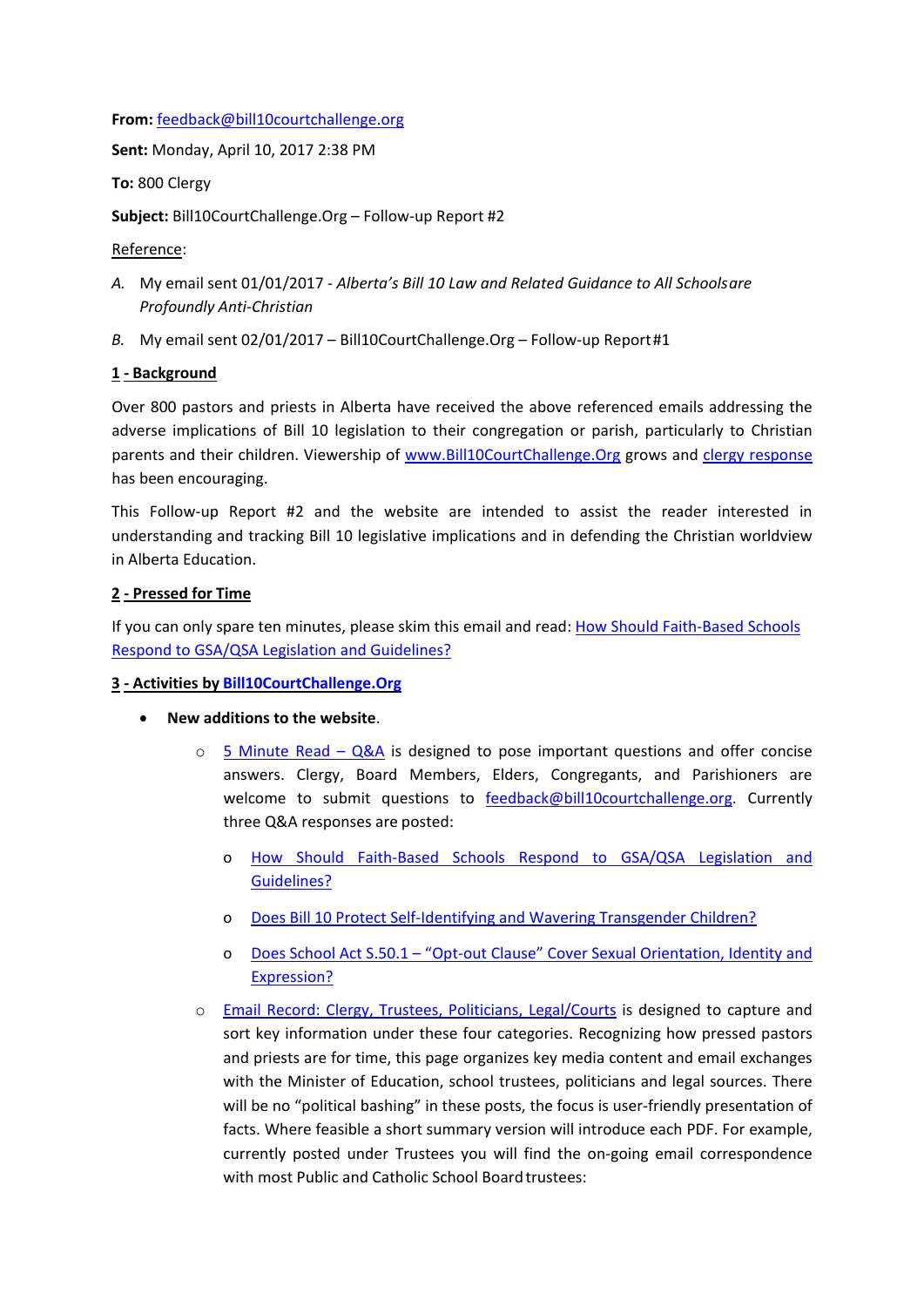- o Seeking Clarifications on Non-Religious (i.e. Secular) Issues Related to Bill 10
- o Public SB
- o Seeking Clarifications on Non-Religious (i.e. Secular) Issues Related to Bill 10
- o Catholic SB
- o Follow-up on Seeking Clarifications
- o Does School Act s.50.1 Give Right to Withdraw Children From Sexual Orientation Instruction?
- **Presentation for Church Pastors/Board Members/Elders**. This is a 35 minute presentation followed by Q&A session. The presentation outline is asfollows:
	- $\circ$  Stakeholders (Who, What, Why), including a snapshot of politics surrounding Bill 10 approval and on-going dynamics
	- o Brief overview context: Heterosexism vs Homosexism, Christian worldview vs Sexual Minority worldview
	- o Goals of Bill 10 Legislation (declared and hidden)
	- o Rationality of the Law for intended goals
	- o Collision of Human Rights and Charter Freedoms resulting from the Law:
		- o Parental Rights
		- o Freedom of Religion
		- o Freedom of Speech
		- o Freedom of Assembly
	- o Summary of what is agreeable, tolerable and intolerable in the Legislation and Ministry Guidance along with suggested remedies
	- $\circ$  Way ahead and potential actions Christians can take to help fix the Bill and related Ministry guidance

The goal is to inform clergy of the length and breadth of Bill 10 legislative implications, including assessment of the Ministry guidelines (and guideline voids) as principally anti-Christian in impact and intent. In addition, many guidelines erode the resilience of the traditional family and conflict with long established parental rights. The presentation should empower listeners with understanding and answers to questions.

Request a presentation through [feedback@bill10courtchallenge.org.](mailto:feedback@bill10courtchallenge.org)

- **Draft letter/email to MLAs, Minister Eggen, Wildrose/PC/NDP Leaders, or Trustees**. A number of clergy have requested assistance with drafting correspondence to various authorities. A strong message is personalized and not "templated" in my view. Churches might consider sending a letter under multiple signatures. [Click here](https://bill10courtchallenge.org/wp-content/uploads/2020/04/c-clergy.pdf) for a list of questions and statements, and select those you wish answered or stated. To find address details:
	- o [Alphabetical listing of MLAs with contactinformation](https://www.google.ca/search?q=Find%2Bmy%2Balberta%2BMLA%2Baddress&ie=utf-8&oe=utf-8&gws_rd=cr&ei=pZfiWK_TAs_MjwOz-qe4DQ)
	- o [Search by MLA name or riding name for contactinformation.](https://www.assembly.ab.ca/net/index.aspx?p=mla_home)